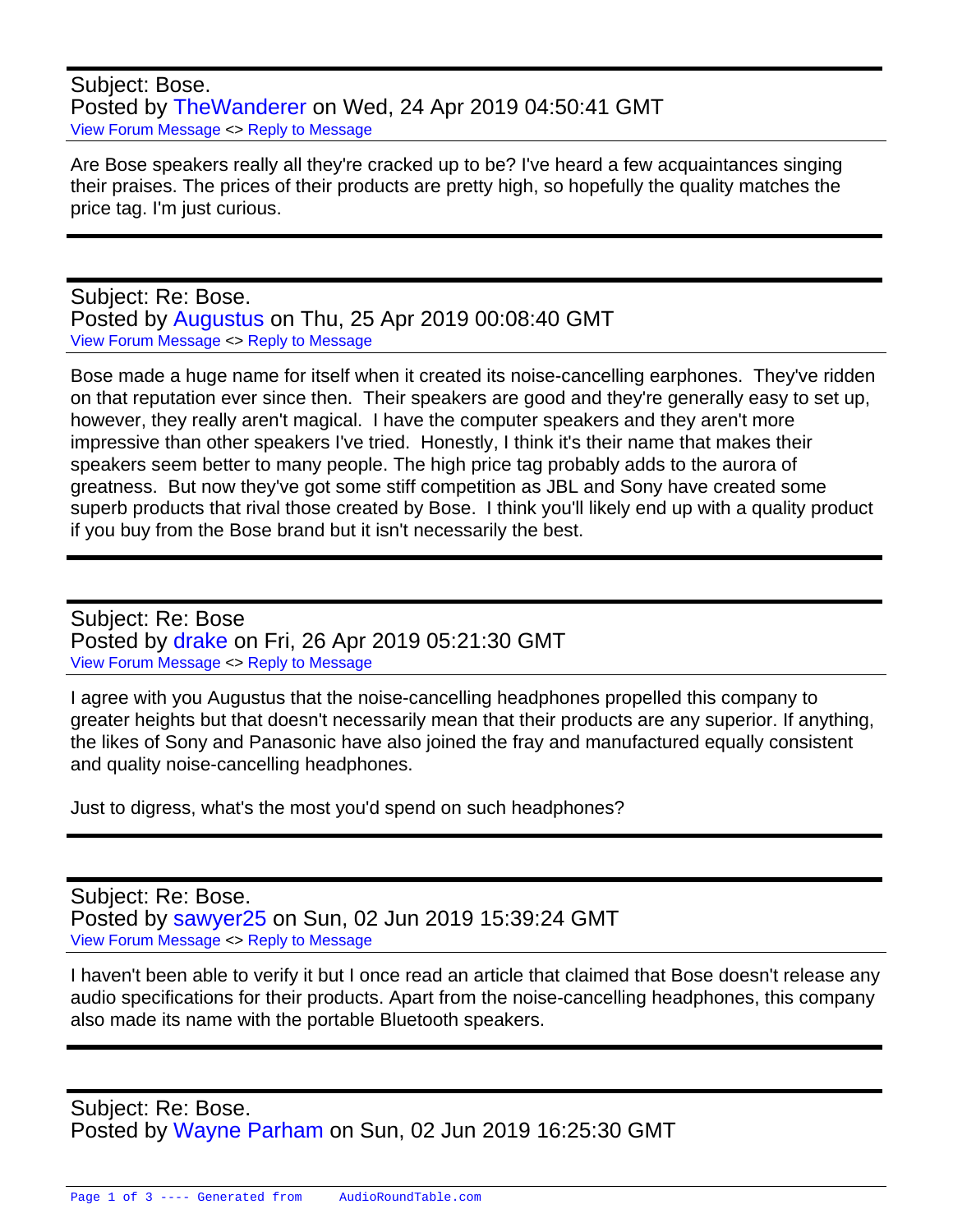See for yourself: Try to find any acoustic measurements published by Bose speakers. Better yet, find measurements made by a third-party. Look up their classic flagship, the Bose 901, for example.

Google: Bose 901 Measurements

Subject: Re: Bose. Posted by [AudioFred](https://audioroundtable.com/forum/index.php?t=usrinfo&id=3429) on Sun, 02 Jun 2019 18:49:44 GMT [View Forum Message](https://audioroundtable.com/forum/index.php?t=rview&th=22452&goto=90394#msg_90394) <> [Reply to Message](https://audioroundtable.com/forum/index.php?t=post&reply_to=90394)

"The emphasis at Bose is on marketing and the illusion of quality sound thru subjective techniques. They use low quality drivers and enclosures. They try to limit dealers to demonstrating their speakers under controlled environments that do not allow objective comparisons to other brands. They push the simple operation and lack of technical functions to those that are intimidated by complicated systems. It is all very effective".

https://www.cnet.com/forums/discussions/the-honest-to-god-truth-about-bose-speakers-amen-165 323/

Subject: Re: Bose. Posted by [johnnycamp5](https://audioroundtable.com/forum/index.php?t=usrinfo&id=7066) on Thu, 06 Jun 2019 00:01:22 GMT [View Forum Message](https://audioroundtable.com/forum/index.php?t=rview&th=22452&goto=90400#msg_90400) <> [Reply to Message](https://audioroundtable.com/forum/index.php?t=post&reply_to=90400)

"Are Bose speakers really all they're cracked up to be?"

In my experience, no...they are not.

Subject: Re: Bose. Posted by [Rusty](https://audioroundtable.com/forum/index.php?t=usrinfo&id=8363) on Thu, 06 Jun 2019 14:58:51 GMT [View Forum Message](https://audioroundtable.com/forum/index.php?t=rview&th=22452&goto=90405#msg_90405) <> [Reply to Message](https://audioroundtable.com/forum/index.php?t=post&reply_to=90405)

I had always considered Bose marketed to older folk whom were uninformed and felt the company offered convenience, innovation and quality built into their products. People really not too critical of what constituted good sound. Just plug n play. Bose marketing seems to fit that niche.

Subject: Re: Bose. Posted by [Echo](https://audioroundtable.com/forum/index.php?t=usrinfo&id=8606) on Sun, 30 Jun 2019 08:57:32 GMT [View Forum Message](https://audioroundtable.com/forum/index.php?t=rview&th=22452&goto=90568#msg_90568) <> [Reply to Message](https://audioroundtable.com/forum/index.php?t=post&reply_to=90568)